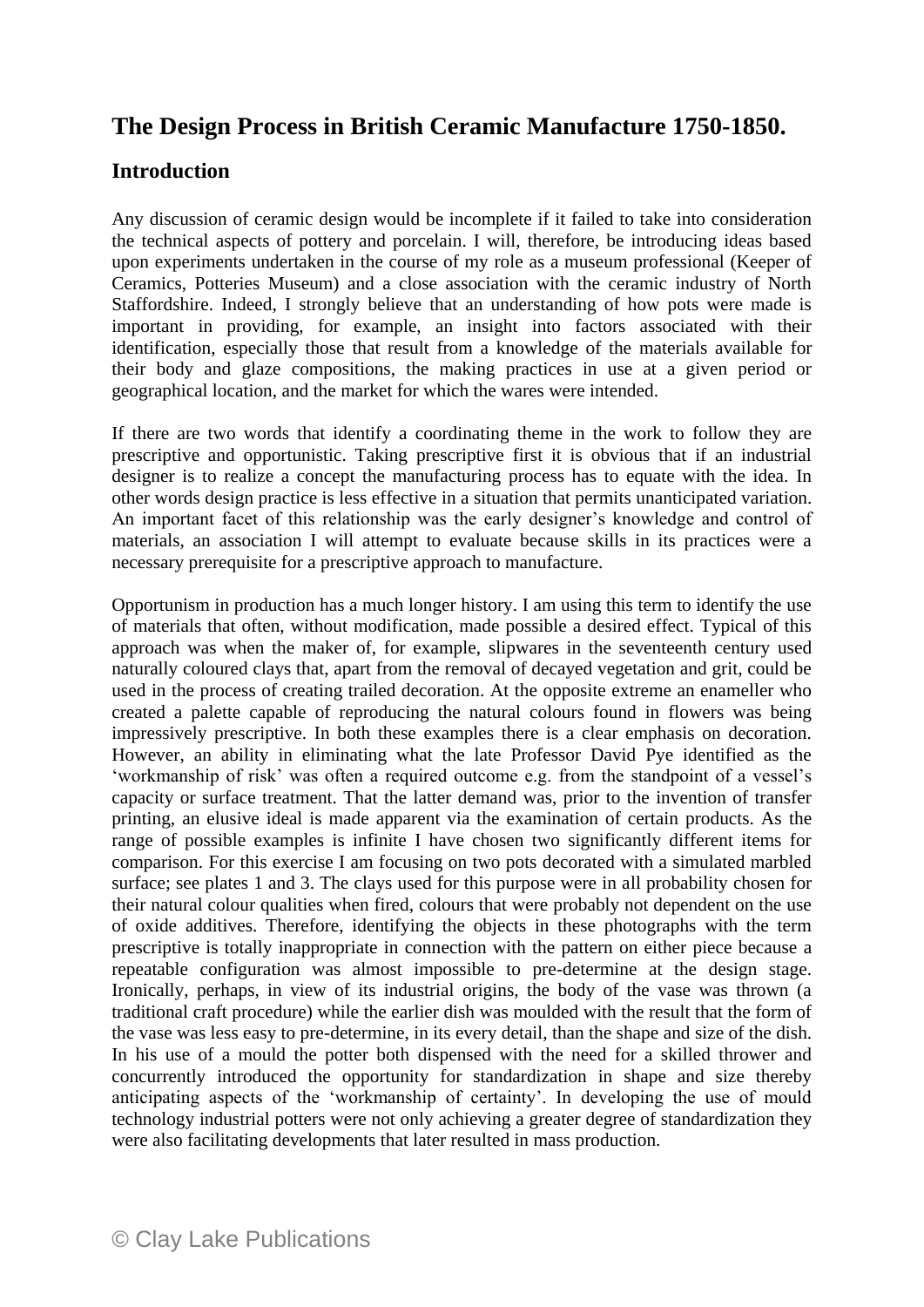Although there is a clear emphasis on design/manufacturing practices in the British ceramic industry I have chosen throughout to refer to European and Oriental traditions; to have done otherwise could have led to an over insular interpretation of the subject. I have also possibly gone against the grain of more recent trends in ceramic history in making frequent reference to the career and products of Josiah Wedgwood (1730-1795), an emphasis which I believe is, nonetheless, justified because despite the inestimable number of words devoted to his wares and career there are aspects of what he achieved that have gone unrecognized, and have even been misinterpreted.

Another matter that perhaps invites an explanation is the apparent bias towards developments in Staffordshire. Put simply there is no other European ceramic-producing region that provides such a comprehensive body of evidence.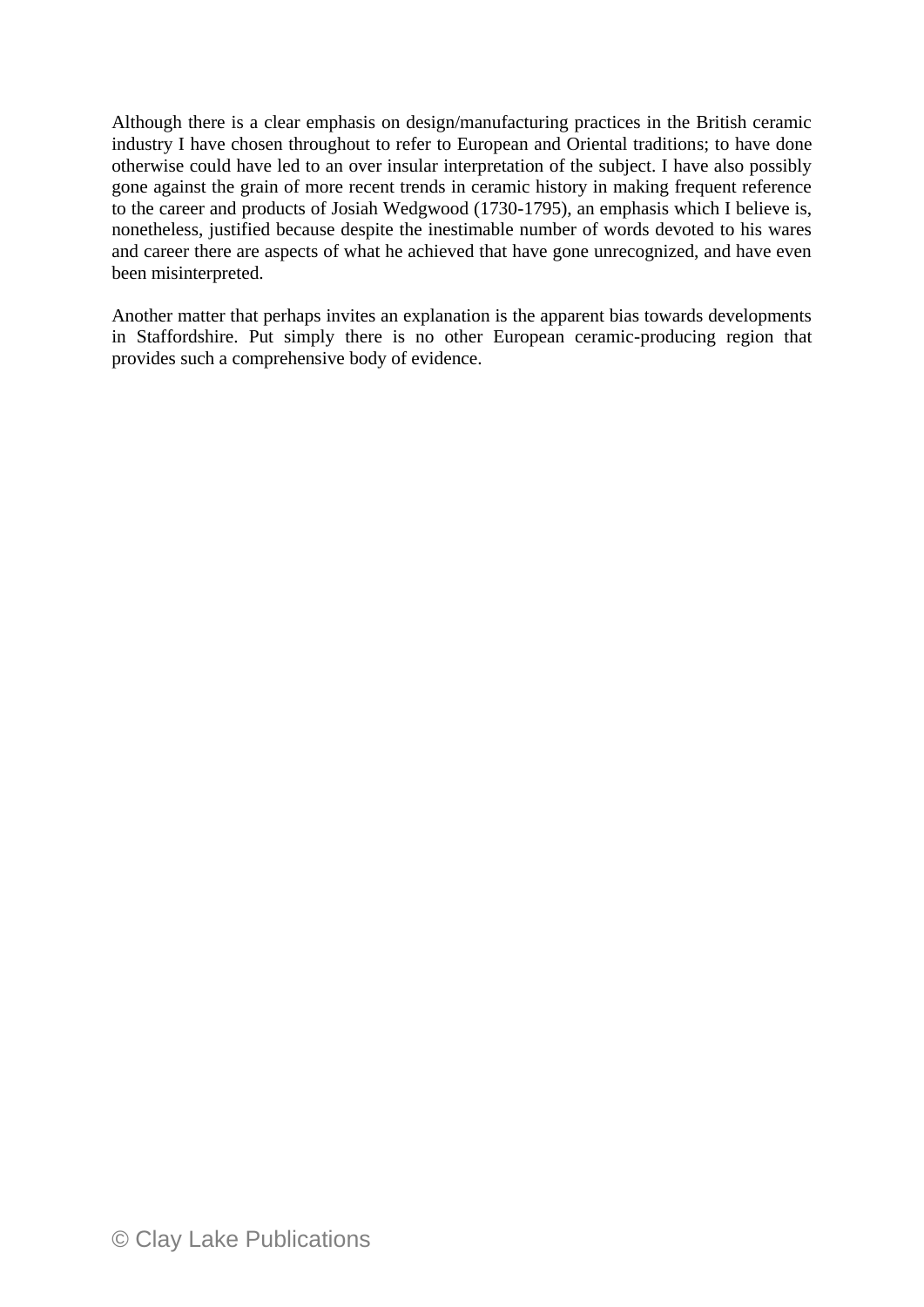## **Chapter 1: The Nature of Ceramic Design**

The history of design practice is often described in terms that suggest an almost standard procedure irrespective of the medium, the common denominator being the issuing of instructions, or a diagrammatic representation for the workteam to follow.1 It will be argued that this blanket use of the word design is unacceptably simplistic because it fails to pay due consideration to the possibility that some trades and industries are more technically complex than others. For example, a comparison involving wood and clay will reveal that, given a certain level of technical knowledge, clay is more receptive to modification. A composition that is too plastic can be tempered by the addition of non-plastic materials, or a body that is not suitably white may be altered by the introduction of calcined flint. In contrast, while wood may be coloured by staining or, depending on requirements, 'bleached' with chemicals, the potential for radical alteration is far less than becomes possible when clay is combined with other materials.

While this particular comparison of characteristics might suggest that clay is more versatile than wood reference to other factors reveals that both materials possess advantageous and disadvantageous properties. Take an obvious difference between wood and clay that arises from the need to fire clay products under conditions that involve subjecting them to high temperatures in a potentially hazardous environment. Most traditional processes in cabinet making are, in contrast, carried out with hand tools and treatments over which the craftsman has a high degree of control. In examining this subject further additional differences become apparent.

The eighteenth century designer who worked with wood might have suggested the use of one species of timber or several thereby introducing a convenient flexibility in interpretation. There were, on the other hand, certain situations where optimum effect was dependent on the availability of varieties with a particular grain pattern and colour while hardness or a resistance to decay were important for more demanding applications. Such considerations apart it was generally possible to operate without the constraints that inhibited those with similar responsibilities for ceramics. The clearest illustration of these differences may be made with reference to pattern books for furniture or silver which do not include directions or specific recommendations.2. Pl.14. This is not to suggest that every idea developed for pottery and porcelain was based upon a rigid and highly specific concept. It does, however, recognise the potter's greater dependency on experiments, tests, and chemistry in general. For a fuller understanding of the issues identified by such comparisons it is necessary that one differentiates between what I have chosen to identify as non-participatory design and prescriptive practices.

Prescriptive design is when the completed product realizes in every detail the originator's intentions, while non-participatory design covers a wider field with the emphasis on artistic as distinct from practical needs. In some instances the maker of a product adopted ideas from a source that was prepared without any ceramic intentions. For example, the subjects depicted in Italian istoriato maiolica were often taken from contemporary prints.3 Given that their primary function was to illustrate a text adaptation to ceramics was clearly outside the engraver's control, in other words we are presented with an example of non-participatory or indirect design. 4. Needless to say such sources played no part in aiding the complexities of ceramic production.

It must be said that identifying actual designs is somewhat complicated by the manufacturer's practice of compiling shape and pattern books.5 Pattern books served the purpose of providing a record of designs issued over what was often a long period,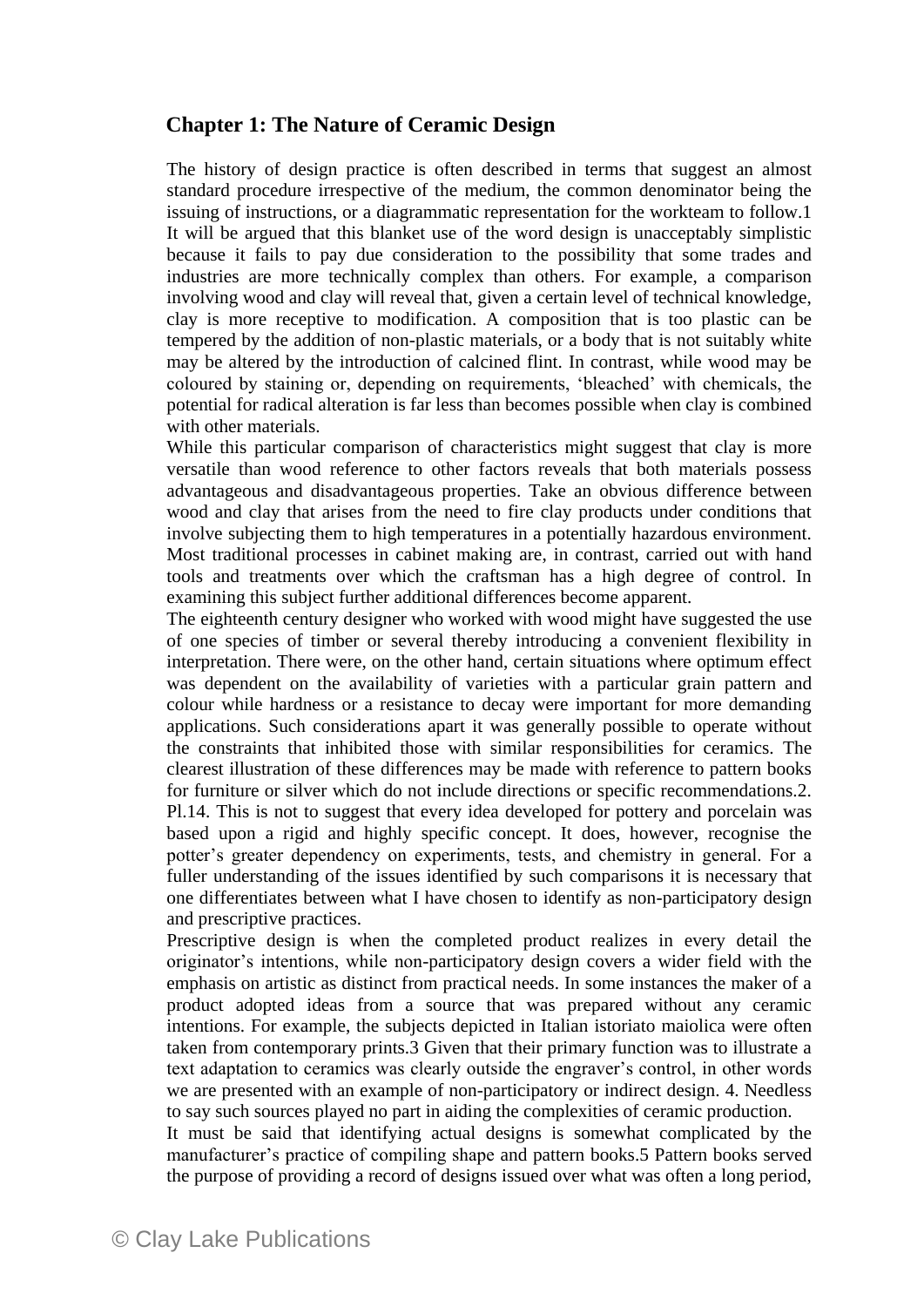and which could be referred to in the event of the wholesaler or retailer's need to reorder previously supplied products. There is no reason why records in this form could not have served more than one purpose given that they often include details identifying the glaze and colours used in any painted or printed decoration.

While a diagrammatic representation is the most usual version of a concept other methods of instruction and communication were occasionally necessary, especially in connection with the passing on of complicated details or in instances when the desired effect was not easily conveyed in a graphic form. Under these latter circumstances it might have proved necessary to include personnel in a supervisory role. In breaking down production into stages it is possible to identify three sectors of responsibility, the first being concerned with artistic skills and consisting of;

Modelling, free-hand painting, copper plate engraving followed by

the scientific and technical practices that underlay the formulation and control of bodies, glazes, throwing, turning, pressing and other craft skills

In identifying these three groups of activities it is possible to attribute the method of direction to one of the following;

The provision of instructions in a diagrammatic form for the benefit of ware painters, gilders and pattern makers.

Written directions referred to when weighing out materials for the preparation of bodies, glazes and enamels.

Instruction by example involving personnel with technical or practical skills.

Uniting these different procedures was the specialisation of labour and separation of processes. A later chapter will investigate the relationship of design to production in greater detail. At this point it is appropriate to consider some of the measures adopted by potters to co-ordinate design with the means of production.

There were occasions when the working drawing possessed a value that was limited to the sketching out of directions for a single stage of the production process such as in connection with the preparation of a copper plate engraving. The factory owner, whenever possible, took advantage of any technique that reduced the potential for error, and inappropriate variation in the item being manufactured. This was achieved via what I identify as prescriptive practices e.g. slip casting in moulds and transfer printing. Alternatives to these production methods involved throwing on a wheel and hand painting. Both these skills fall under the heading of what the late Professor David Pye identified as the 'workmanship of risk'.6 It was in the manufacturer's interest to limit unacceptable variations that might result from free workmanship. For example, by the use of plaster-of-Paris moulds the potter was able to reduce the occurrence of variations in quality, form and capacity that might otherwise have resulted from procedures that were dependent on skill.

In working through the different stages in the production cycle it is possible to identify skills and practices that depended on the provision of diagrammatic instructions. It has been shown that ware painting and gilding were often guided by the use of drawings. However, the employee who worked with moulds or who applied transfer prints was far less likely to need diagrammatic or written directions. Even the ware painter was often assisted by instructions that went beyond the format of an idea outlined on paper.7

In a small workshop staffed by a few workers there was probably less need for detailed directions. However, an analysis based upon scale alone could prove misleading. There is an alternative approach to the subject that is likely to lead to a better understanding of design practice using technical complexity as a basis. For example, the making of a simple holloware form requires less detailed directions than